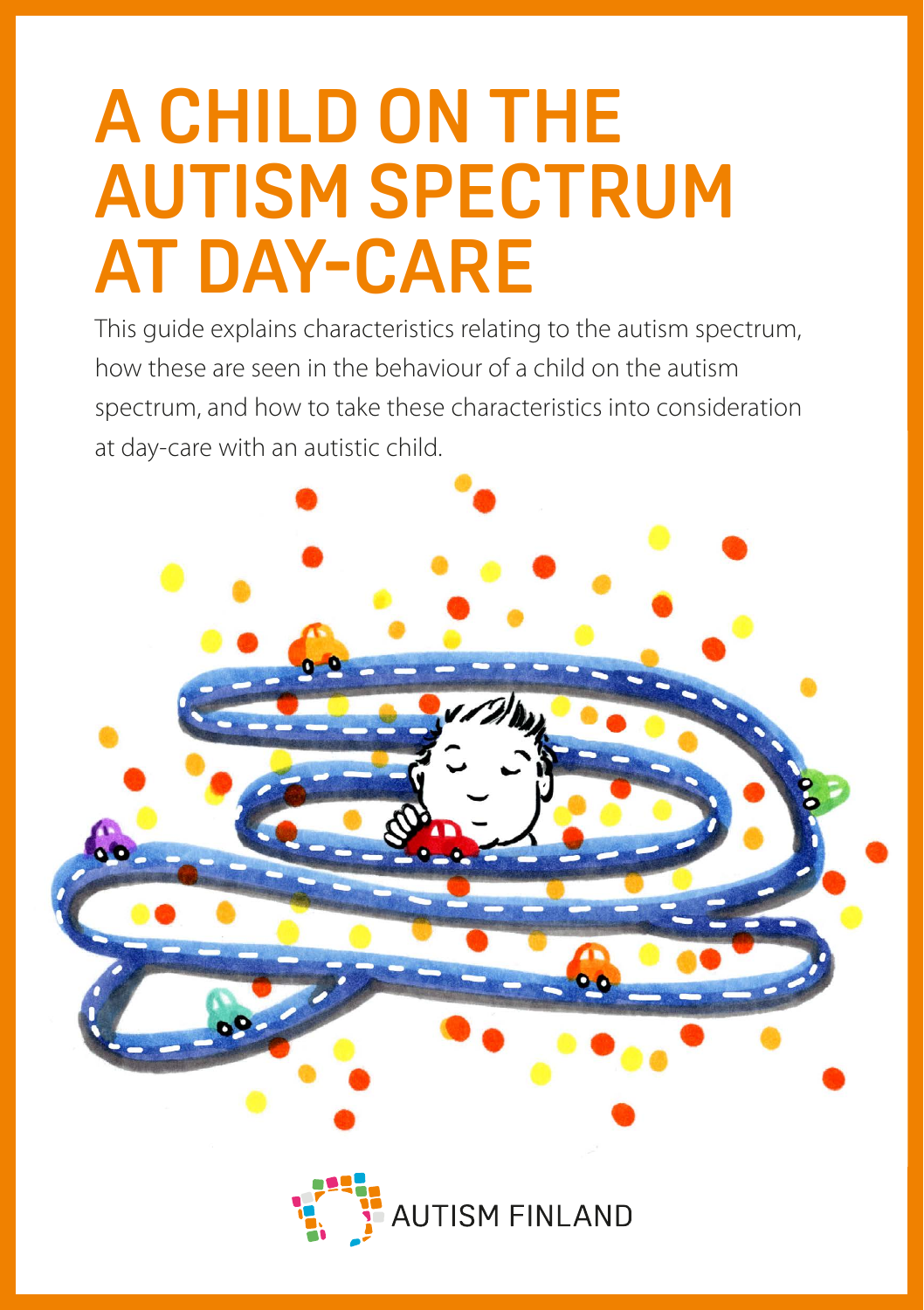

# **ABOUT THE AUTISM SPECTRUM**

Autism spectrum disorder is a neurodevelopmental disorder that affects how a child communicates and interacts with other people, and how the child senses and experiences the world around them. It is a lifelong condition that is caused by different development in the central nervous system.

Autism spectrum disorder manifests in a highly individual way, and the disabilities it causes also vary greatly from person to person. It can be said that once you've met one person on the autism spectrum, you've only met one person on the autism spectrum.

Around 1-1,2 % of the global population is on the autism spectrum. Autism spectrum disorder occurs more in boys than girls. In earlier decades in particular, the gender ratio for autism diagnoses reached 15:1. This mostly applied to Asperger syndrome, because the diagnostic criteria were developed to describe the characteristics of autism in boys. Girls and women exhibit the syndrome in a slightly different way from boys and men. Because of this, many girls on the autistic spectrum were left undiagnosed. The situation concerning the diagnosis of girls and women has nevertheless begun to improve, and nowadays girls on the autism spectrum are better recognised. The current ratio of boys to girls on the autistic spectrum is closer to 3:1.

A change to how autism spectrum disorders are diagnosed is under way. The ICD-11 classification will be taken into use and replace the ICD-10 classification. The change will mean that separate diagnoses (autism, Asperger syndrome, atypical autism, childhood disintegrative disorder) listed under pervasive devel. opmental disorders in the current international classification of diseases will be removed and replaced with a single umbrella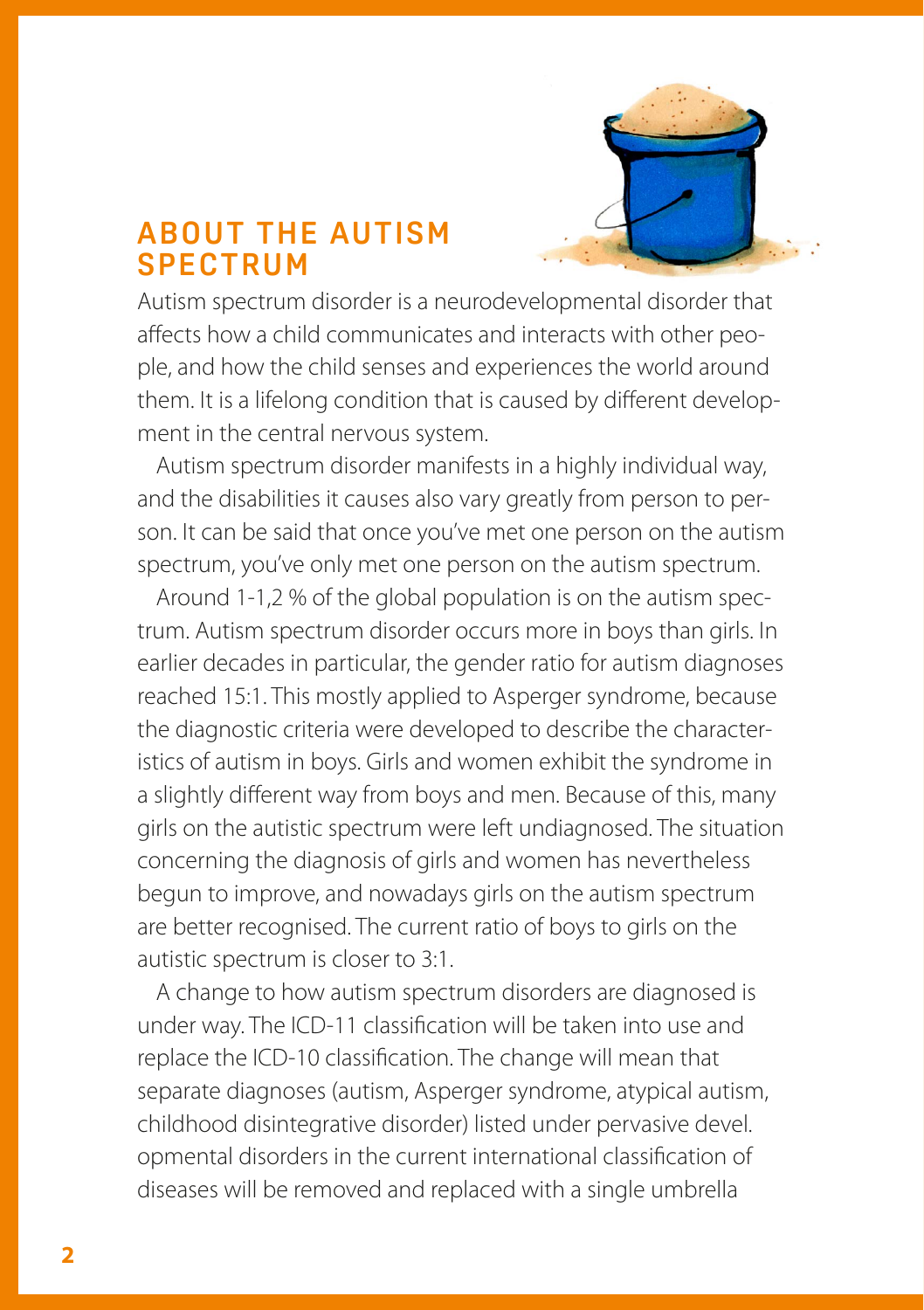diagnosis of "autism spectrum disorder". This will mean that people on the autism spectrum will receive a common diagnosis of autism spectrum disorder, which is then further specified using additional attributes to describe functional ability.

# **WHAT CAUSES AUTISM SPECTRUM DISORDER?**

There are genetic and physiological factors behind autism spectrum disorders. Autism spectrum disorder is a multifactorial inheritance condition, but events which take place during foetal development also have an effect. Autism spectrum disorder is not caused by dysfunctional parenthood, bad upbringing or other such factors. Autism spectrum disorder is a permanent characteristic.

Special characteristics in different areas can be seen in the behaviour of all people on the autism spectrum. The following will be examined below with regard to children on the autism spectrum:

# Social interaction

A child on the autism spectrum finds it difficult to understand others' emotions and to express his or her own feelings. This means he or she can find it hard to create and maintain friend. ships. He or she may also have difficulty maintaining eye contact. He or she may react differently with expressions and gestures.

# Social communication

A child on the autism spectrum experiences various levels of dif. ficulty understanding and producing spoken language and other non-verbal expression. For example, she or he may have difficulty deducing how another person feels based on tone of voice, and may interpret language very literally.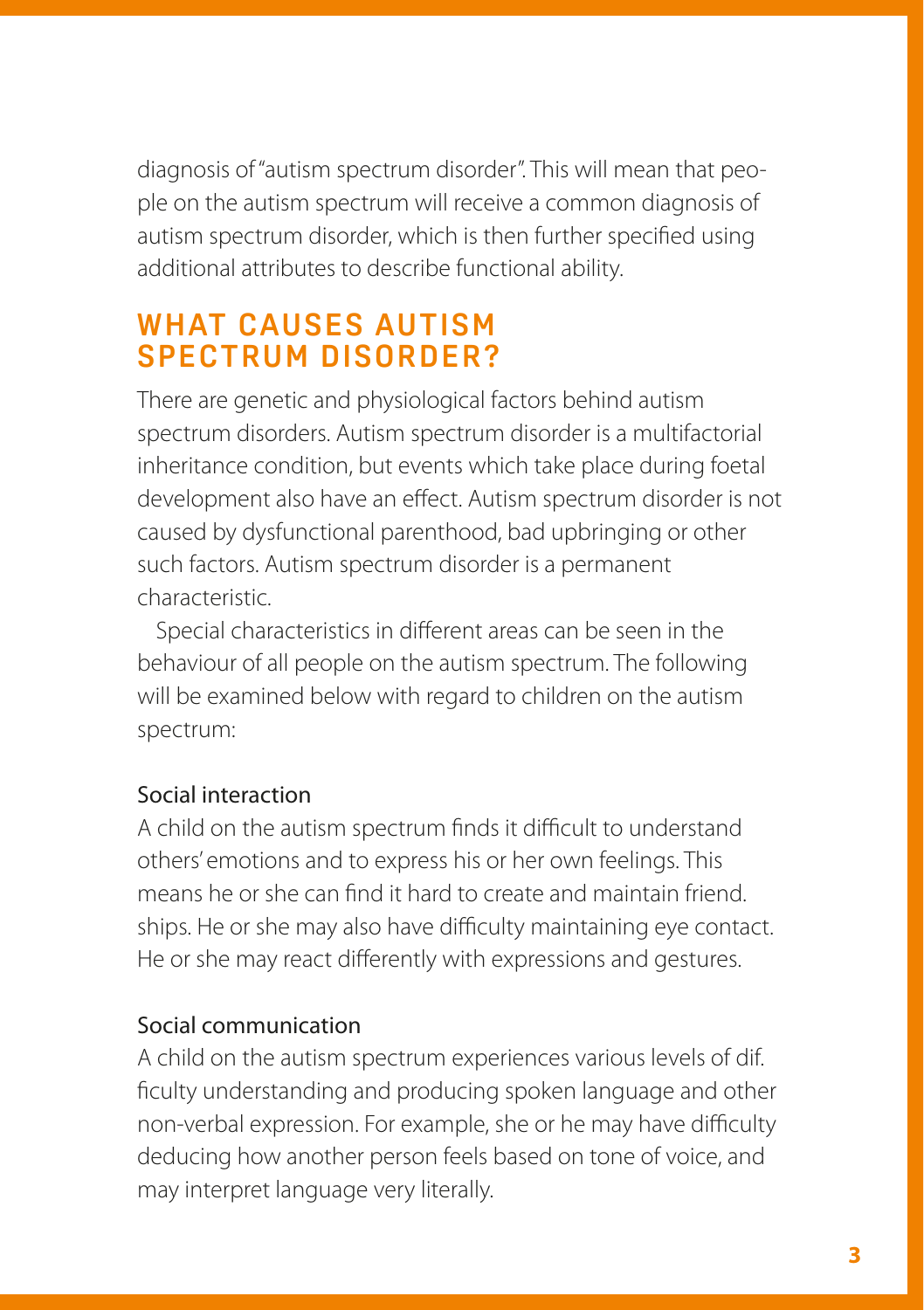#### Social imagination

A child on the autism spectrum has difficulty in perceiving different situations outside his or her own range of experience. He or she may find it difficult to see things from another person's perspective and empathise with others.

She or he may also exhibit sensory over-sensitivity or under. sensitivity, problems with executive function and various repetitive behaviours and specific interests.

#### **SENSORY SENSITIVITY**

The sensory information received and interpreted by a child on the autism spectrum is individual and atypical. The child may be over- or under-sensitive to different stimuli, such as sound, touch, various smells and tastes, light, colours, temperatures, and pain. For example, background noise which would rarely bother others may sound rather loud and disturbing to a person on the autism spectrum. This can cause anxiety and even be perceived as phys. ical pain. Visual and auditory sensitivity are the easiest to notice. Over- and under-sensitivity can occur in the same sensory area and can vary greatly over the course of an individual's life, some. times even daily.

A child on the autism spectrum can easily become sensorily overwhelmed. This is known as sensory overload and it can be exacerbated by noises, lights, smells, and crowds. In situations when the child experiences sensory overload, he or she may aim to reduce the impact by closing off some of his or her senses, withdrawing to a quiet place, or calming himself or herself down in an individual way such as by jumping, flapping their hands, flicking things or rocking (these are known as "stimming"). All of the aforementioned are ways in which a child on the autism spectrum aims to regulate sensory load, and he or she should not be prevented from doing so unless absolutely necessary.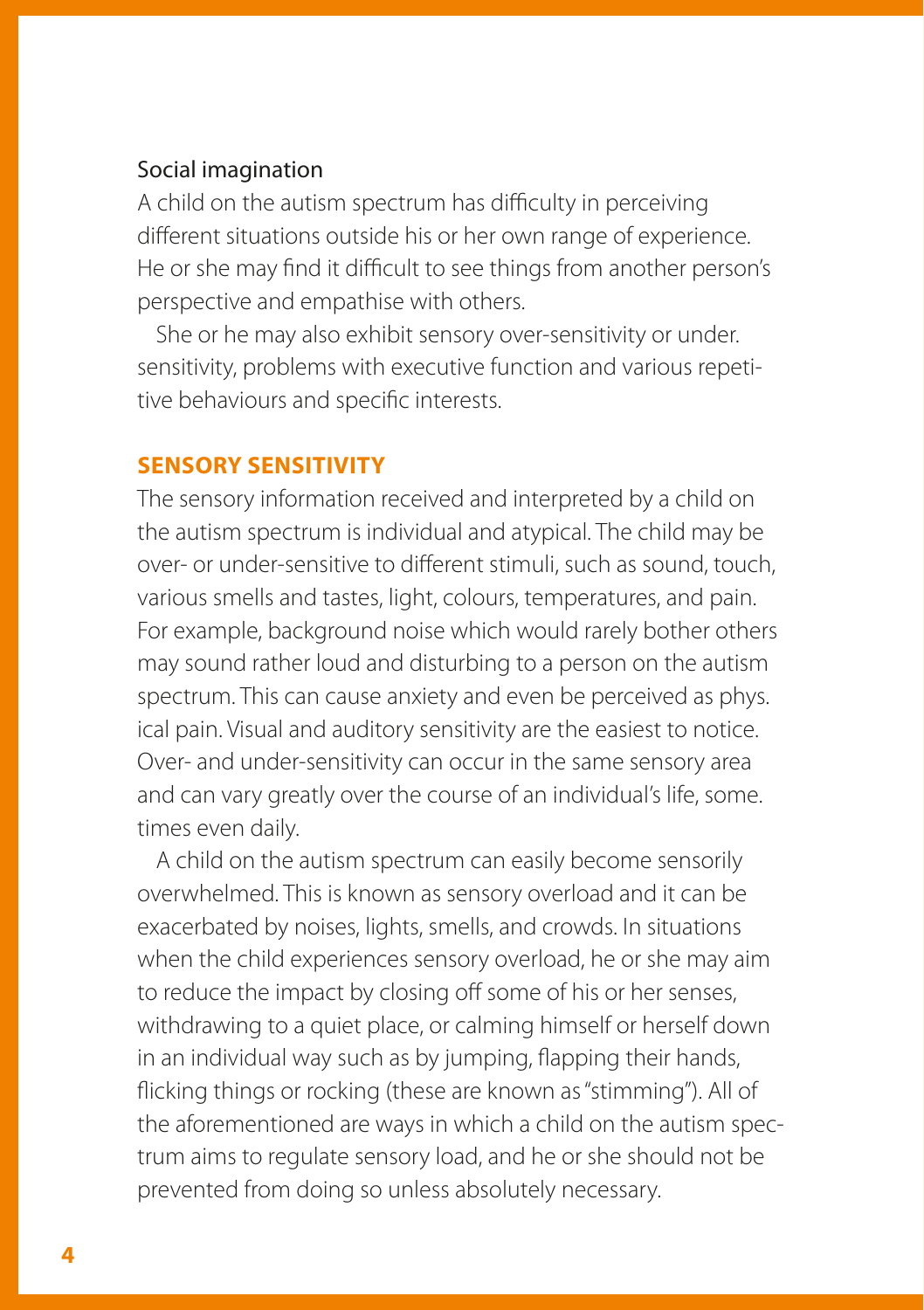# Special characteristics relating to sensory processing (examples):

| <b>AISTIEN</b><br><b>FRITYISPIIRTFFT</b>                        | YLIHERKKYYS                                                                                                                                                                                                                           | <b>AI IHFRKKYYS</b>                                                                                                                                                                                                                                                                                                                  |
|-----------------------------------------------------------------|---------------------------------------------------------------------------------------------------------------------------------------------------------------------------------------------------------------------------------------|--------------------------------------------------------------------------------------------------------------------------------------------------------------------------------------------------------------------------------------------------------------------------------------------------------------------------------------|
| <b>NÄKÖ</b>                                                     | Välttelee kirkkaita, välkkyviä<br>valoja; Liian monet värit ja<br>tavaranpaljous ahdistavat;<br>Kohti liikkuvat esineet tai muut<br>asiat voivat aiheuttaa pelkoa                                                                     | Hakee voimakkaita<br>näköaistimuksia                                                                                                                                                                                                                                                                                                 |
| <b>KUULO</b>                                                    | Tietyt äänitaajuudet<br>epämiellyttäviä: porakone,<br>koneiden ja valaisimien äänet,<br>ihmisten äänet (sirinä, kohina,<br>kahina); Äkilliset ja kovat äänet<br>(koiran haukku, lasten itku,<br>taputus); Monet yhtäaikaiset<br>äänet | Voi kuulla ääniä vain toisella<br>korvalla, toisessa korvassa<br>kuulo voi olla osittainen tai<br>puuttua kokonaan. Voi olla<br>kiinnittämättä huomiota<br>tiettyihin ääniin;<br>Nauttii meluisista paikoista ja<br>väenpaljoudesta; Pitää ovien<br>ja tavaroiden paiskomisesta<br>tai niiden rikkoutumisen<br>aiheuttamasta äänestä |
| <b>MAKU</b>                                                     | Välttää happamia makuja,<br>voimakkaita mausteita, vieraita<br>makuja. Huom. Ruuassa tärkeä<br>myös rakenne, väri, haju                                                                                                               | Voimakkaiden aistimusten<br>etsiminen (chili, mausteiset<br>ruuat)                                                                                                                                                                                                                                                                   |
| <b>ULAH</b>                                                     | Välttää voimakkaita hajuja ja<br>hajusteita ympäristössä<br>(ihmiset, ruuat, eläimet, luonto)                                                                                                                                         | Voimakkaiden hajujen<br>suosiminen (myös ns.<br>epämiellyttävät hajut)                                                                                                                                                                                                                                                               |
| <b>TUNTO</b><br>(pintatunto<br>ja syvätunto)                    | Kosketus, vaatteiden saumat,<br>materiaalit, vetoketjut,<br>pesumerkit, sukat, hiusten<br>hoitaminen, suihku tuntuvat<br>epämiellyttäviltä. Kipuherkkyys                                                                              | Etenkin syvätuntoon<br>liittyvien aistimusten haku;<br>Vaikeus tunnistaa<br>esimerkiksi kipua                                                                                                                                                                                                                                        |
| <b>LIIKE-JA</b><br><b>TASA-</b><br><b>PAINO</b><br><b>AISTI</b> | Motorinen kömpelyys; Välttää<br>korkeita paikkoja, epätasaista<br>maastoa; Liukuportaat ja hissi<br>pelottavat                                                                                                                        | Hakee liikettä<br>esim. keinuu koko ajan,<br>heijaa                                                                                                                                                                                                                                                                                  |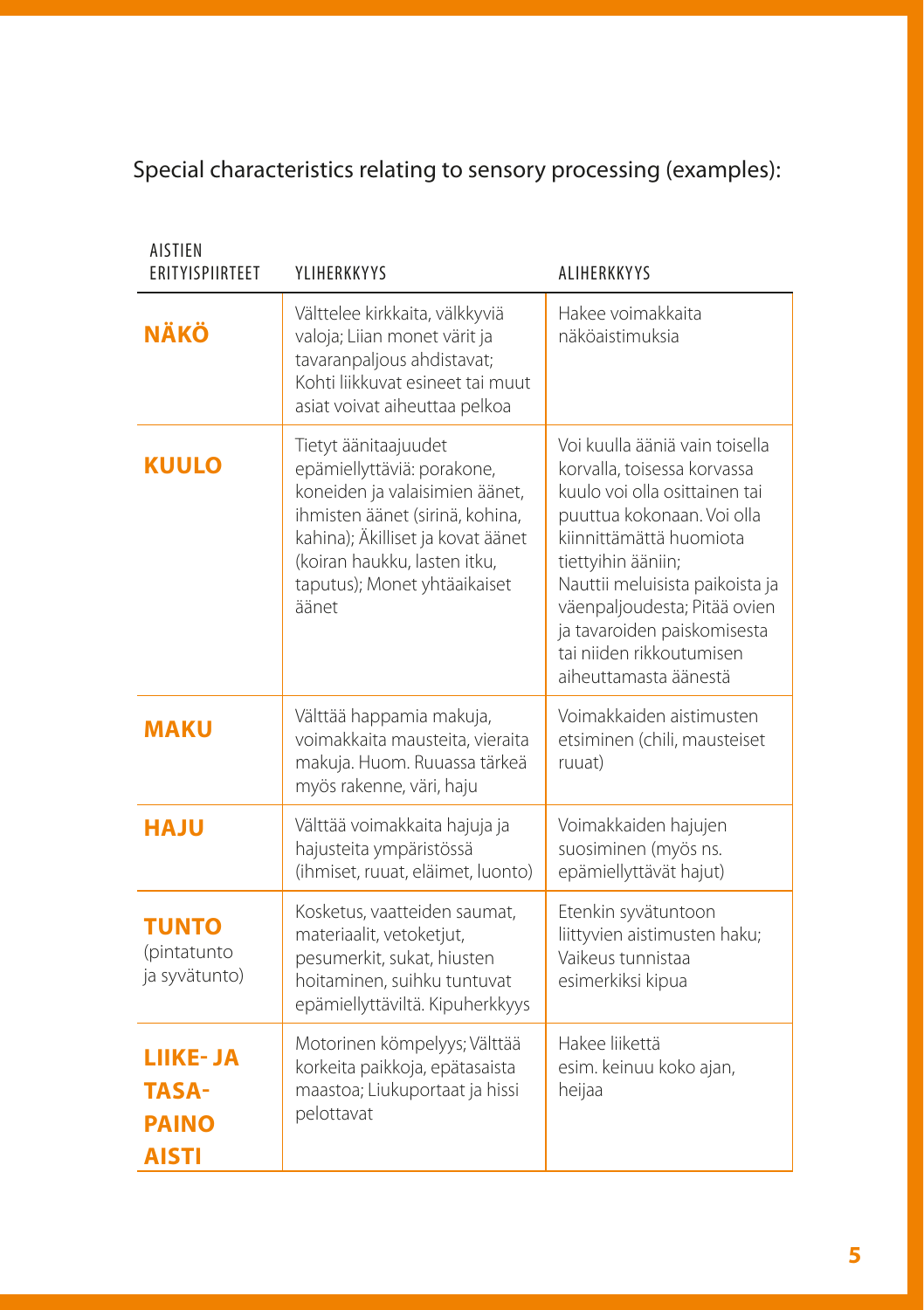#### Communication

A child on the autism spectrum may have varying levels of difficulty with understanding and using language and with interpreting expressions and gestures. He or she may understand spoken or written language very literally. He or she may use un- .usual gestures or expressions and have difficulty processing and remembering what was discussed. Some children on the autism spectrum have very limited speech or do not talk at all. They require augmentative and alternative communication methods to aid them with communication. It is important to find a way for the child to communicate so that he or she can express himself or herself and be understood in his or her environment.

#### Executive function

A child on the autism spectrum may have difficulties with execu. tive function. He or she may for example have difficulty perceiving how much time a task will take, and in which order things should be done to achieve the best result. It may be important to him or her to do things in a certain way and in a familiar order. Even a small change in routine can prevent or complicate progress. From the outside, the behaviour may seem selfish, self-initiated or indifferent, but in reality it may be a sign of challenges relating to executive function. The child may also find it difficult to remem. ber orders or suggestions that he or she has been given, particu. larly if too many are given or too quickly.

Executive function difficulties apply to many areas of daily life: dressing, hygiene, performing various tasks, etc. Usually executive function can be improved by planning ahead and structuring activities. A child on the autism spectrum perceives things differently and benefits from knowing what is going to happen - when it is going to happen - where it is going to happen - with whom it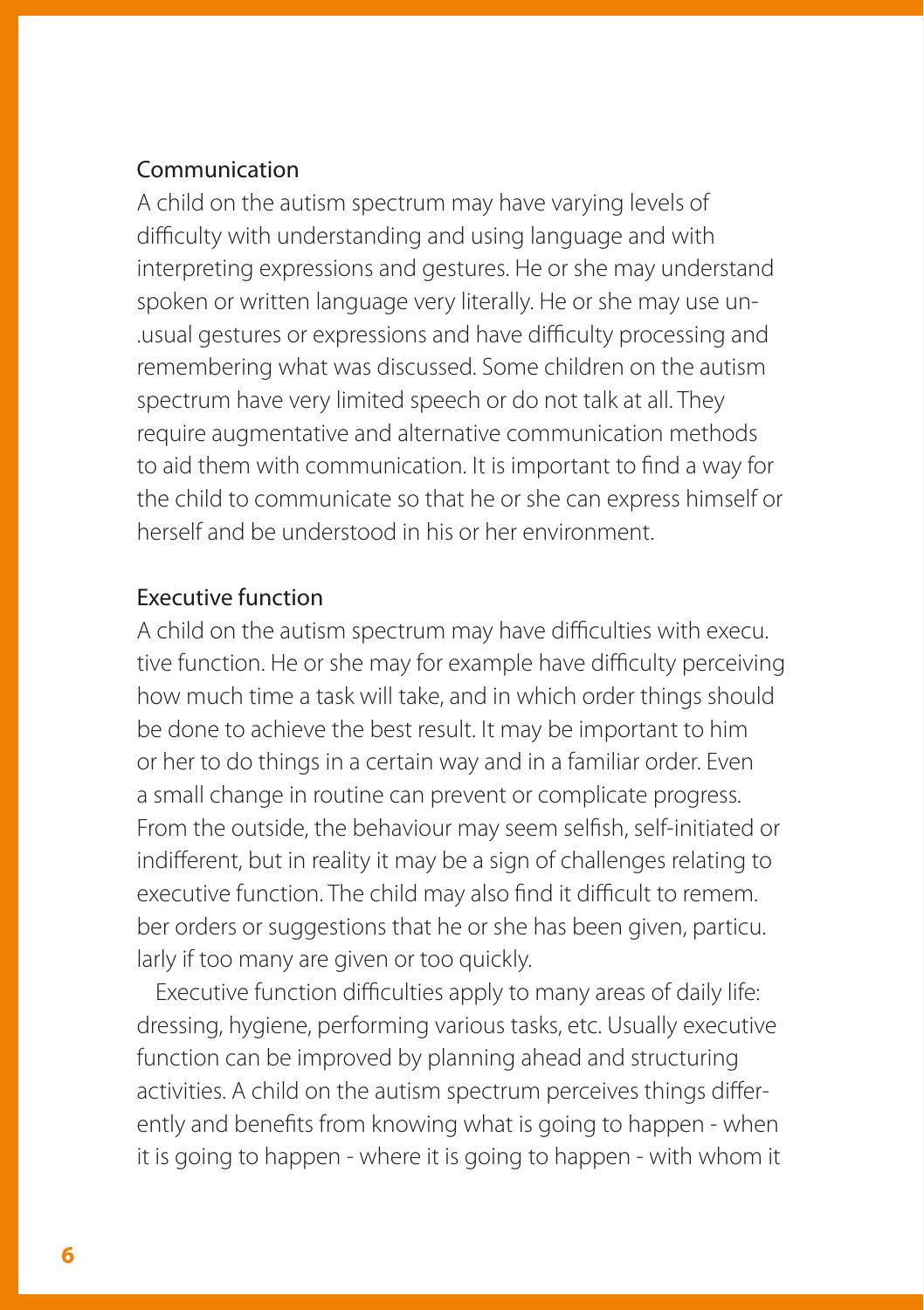is going to happen - how long it will last and what will happen afterwards. To support executive function, both illustrated and written instructions can be created to support task progress, environmental perception and dealing with change.

#### Sensitivity to stress

The ways in which people become stressed and react to stress are highly personal. Some people seem to remain calm even in difficult situations, while others stress over even the smallest things. Different life events and external stimuli can raise stress levels to varying degrees depending on the situation. If a person's stress level is already raised for one reason or another, the impact of another stress factor can be more significant than usual. Factors which raise stress levels can differ greatly from short, situational things or events, such as sensory stimuli, or longer-term things such as changes in our living environment. It is possible to pre.pare for many factors which raise stress levels through forward planning.

An autistic child's nervous system can easily become overload.ed and his or her stress levels can rise as a result. This overload may be caused by e.g. a noisy environment, change and unclear situations, and social interaction. For people on the autism spec.trum, there is usually a much finer line between a normal stress level and chaos than in people who do not have a neuropsy.chiatric diagnosis. Note that positive events and situations also raise stress levels, such as a long-awaited trip to a child's favourite place, or a birthday. Challenging behaviour is always related to elevated stress levels, so reducing stress also reduces challenging behaviour.

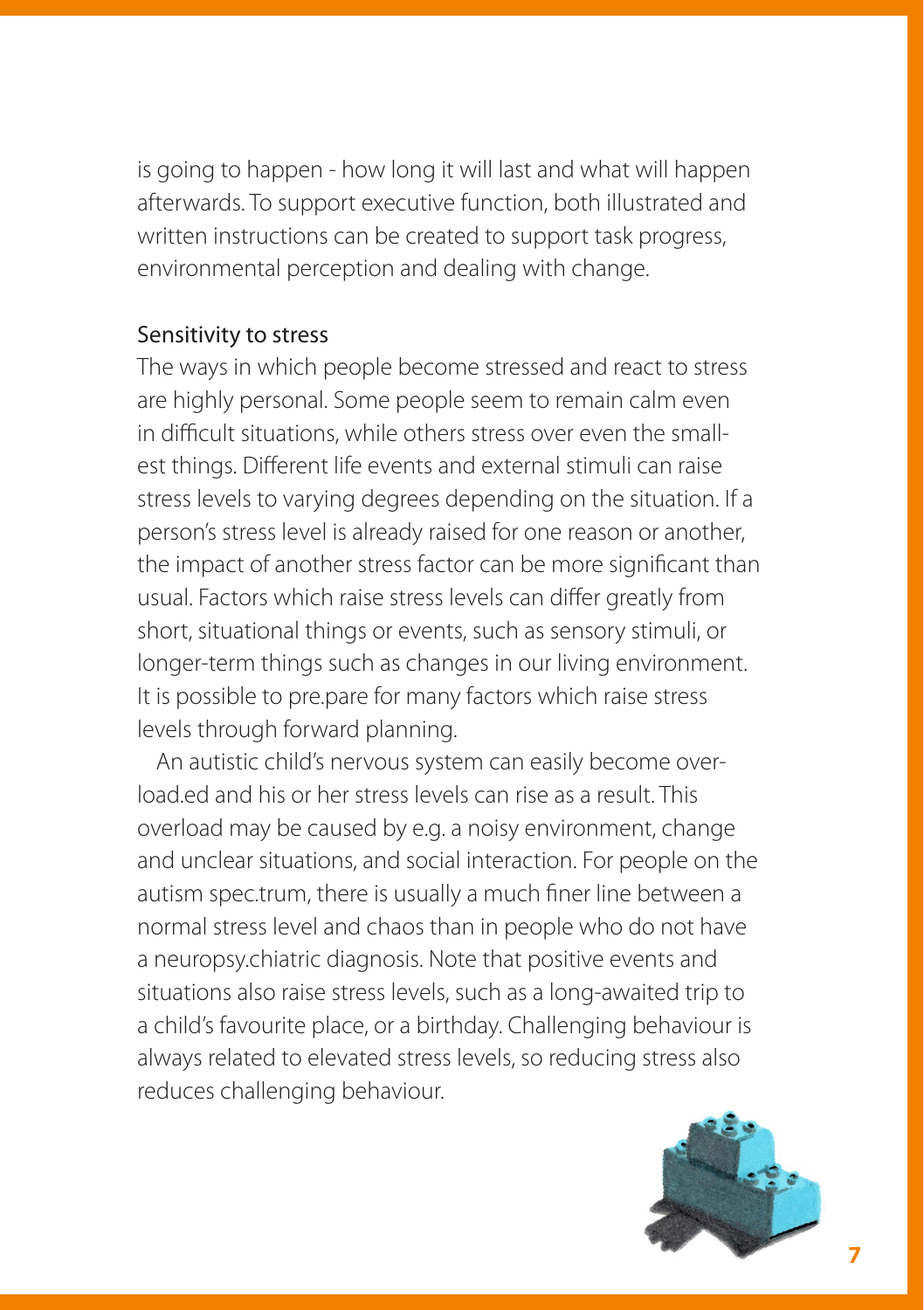

# **SUPPORTING INTERACTION**

A child on the autism spectrum often finds it challenging to interact with others and requires support. Reciprocity, for example, can prove challenging in interaction. A child on the autism spectrum will not necessarily start a conversation or feel the need for discussion, greetings, or to share his or her experiences. Some are also clearly less interested in personal relationships. However, this doesn't mean that a child on the autism spectrum does not want to interact. Interaction is complicated by facial blindness, which is rather common and makes it difficult to recognise people, and by difficulty interpreting other people's expressions, gestures and feelings.

# **AT DAY- C A R E**

Below are a few situations from the daily routine at day-care and tips on how to work with a child who is on the autism spectrum.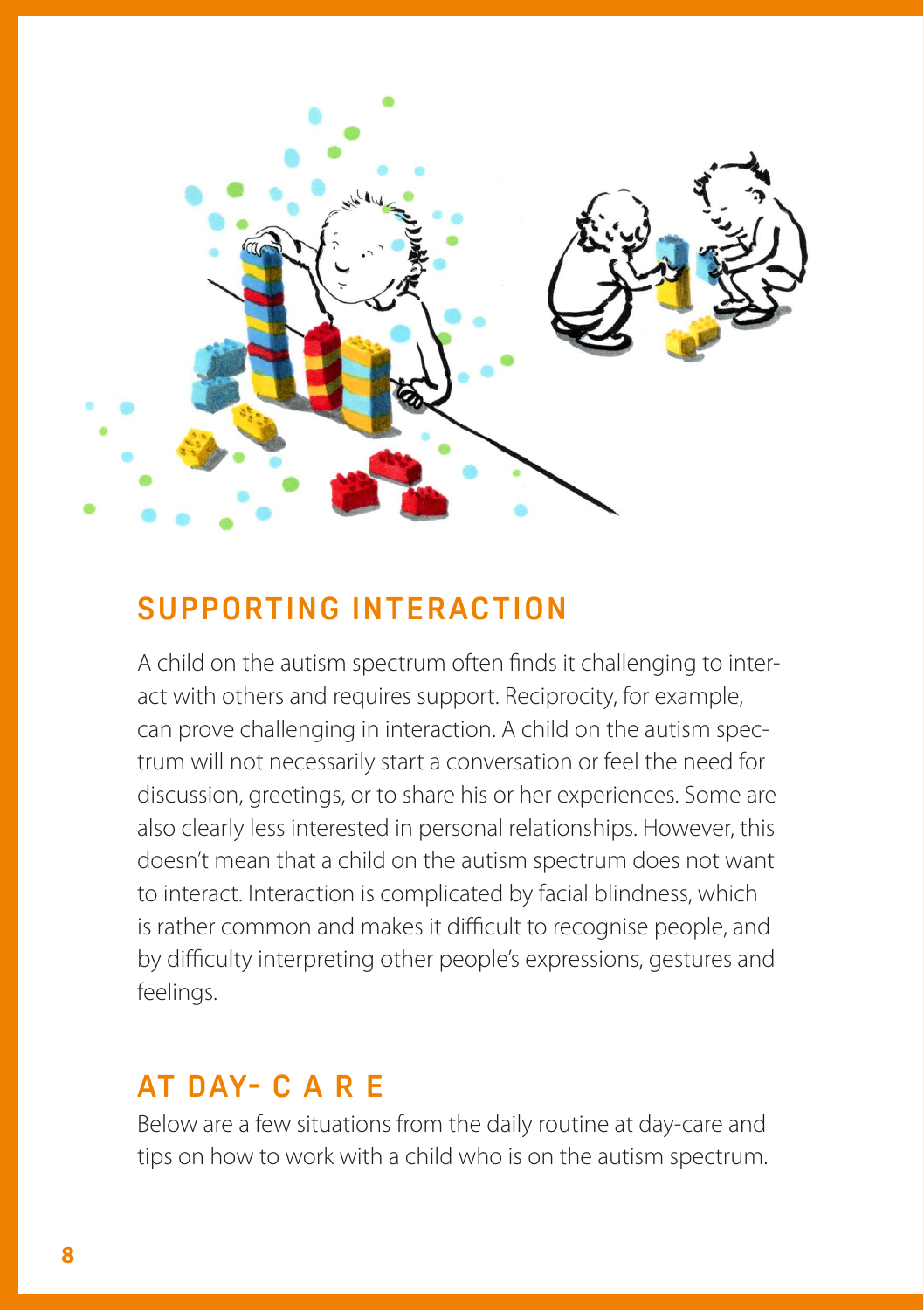#### Dressing

Dressing skills required hand-to-eye coordination, awareness of your own body, action chaining, and spatial awareness. Successful dressing requires practice, skill development, and help from an adult. Often a child on the autism spectrum can associate putting on clothes with unpleasant sensory experiences, and this can also make dressing unpleasant. A child on the autism spectrum finds it easiest if he or she has his or her own space and sometimes a dedicated time for dressing.

It may be difficult for him or her to receive instructions in a bus. tling environment. Visual supports are often a good aid for dress. ing and undressing. A child on the autism spectrum often requires more time for dressing, beginning with listening to instructions. Instructions that are given unclearly or too quickly in succession slow down the process, rather than speed it up.

#### **WHAT HELPS:**

- a clearly defined space
- clear instructions (visual)
- help from an adult
- consider sensory sensitivities

#### Outdoor activities

Outdoor activities and time spent outdoors are important for a child's well-being and development. Many children on the autism spectrum enjoy trips and walks through nature. Time spent out. doors should be fun and safe for everyone. Free play outdoors can be difficult for a chil on the autism spectrum. Sometimes she or he might struggle to make up or invent a game while other times

# **WHAT DOES NOT HELP:**

• Rushing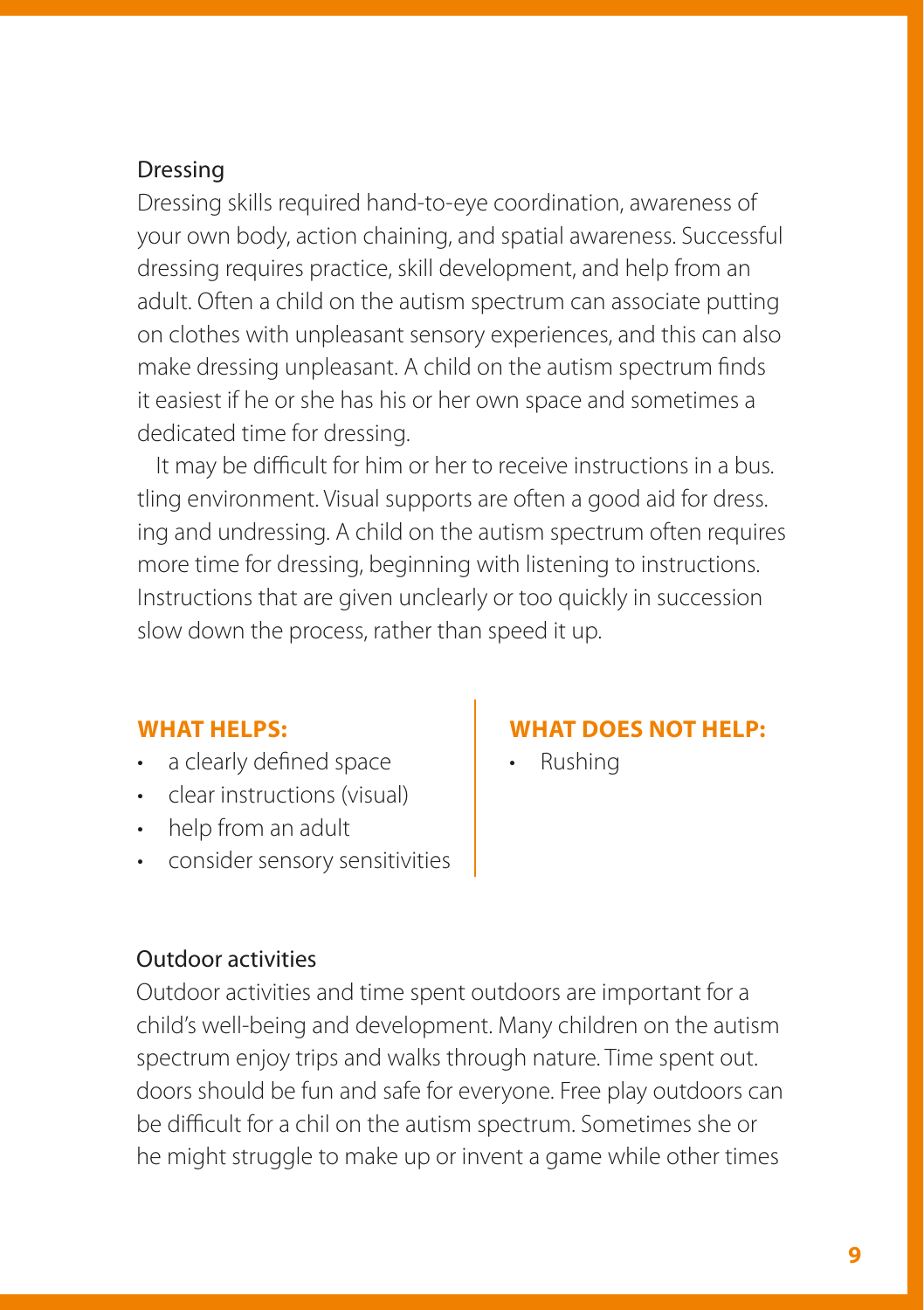she or he may find it difficult to find a common game with other children. A child on the autism spectrum often needs help from an adult to find a fun game. Pay attention to the sensory issues of a child on the autism spectrum when planning trips outdoors.

# **WHAT HELPS:**

- clear instructions
- help from an adult
- Consider sensory sensitivities
- support in social interaction situations, such as playing

## **Mealtimes**

Eating and mealtimes can often be challenging for a child on the autism spectrum. The senses can be overloaded by the different smells and sounds at mealtimes. A child on the autism spectrum can sometimes have a very restricted diet limited to just a few foods. This is usually due to sensory sensitivities. A child can find the smell, taste, colour or structure of food so unpleasant that it is simply impossible for them to eat it. It may also be that he or she does not like mixing food together and instead prefer to eat the different components of their food separately. Forcing children to taste or eat something isn't suitable for children on the autism spectrum at all. It is important to make mealtimes as pleasant and peaceful as possible, which also makes it easier to try new foods. Visual instructions can be a good aid for smooth mealtimes.

# **WHAT HELPS:**

- instructions (written or illustrated)
- planning ahead
- consider sensory sensitivities

# **MIKÄ EI TOIMI:**

• forcing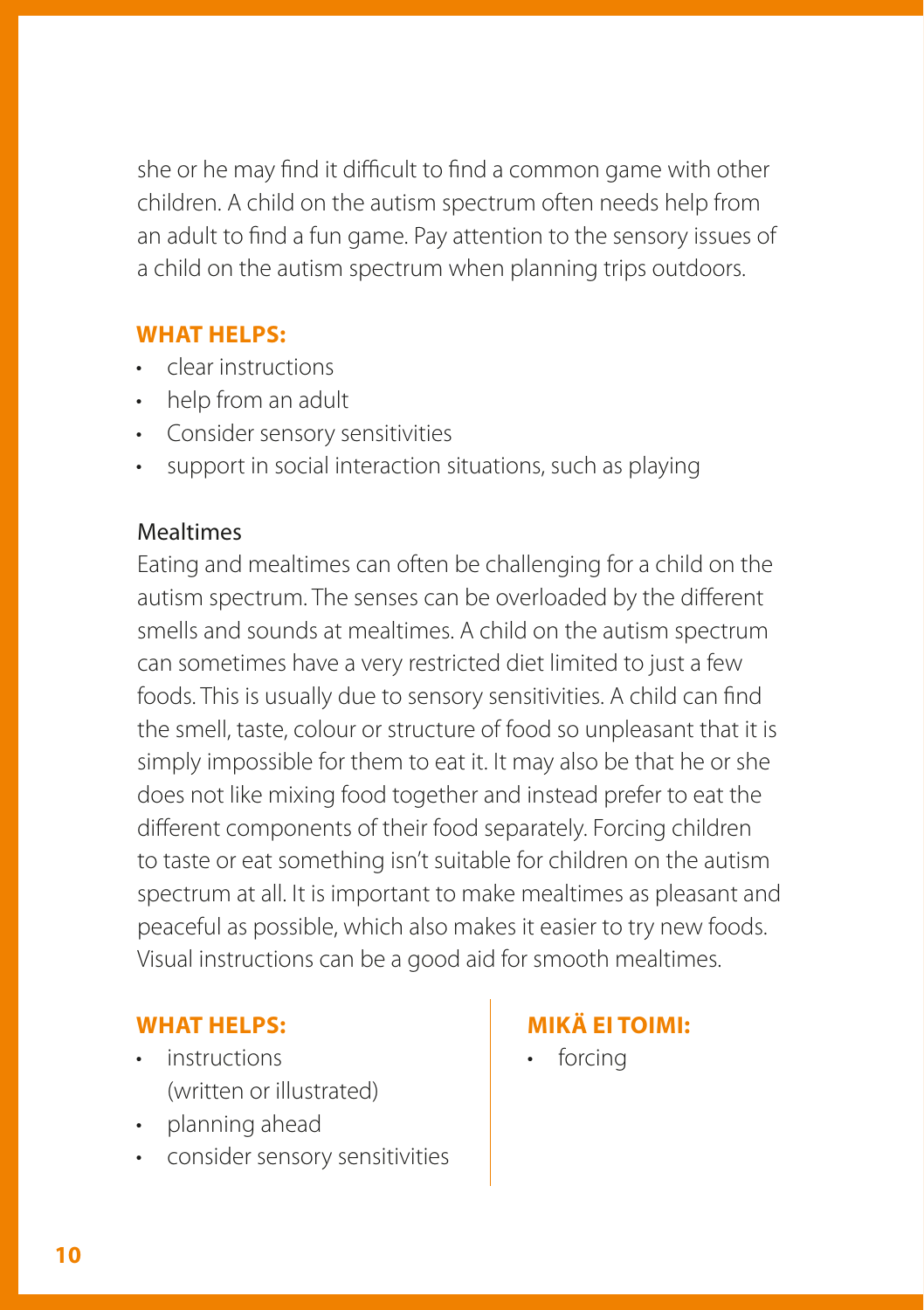# Afternoon nap

An afternoon nap is very important for many children of day-ca. re age. A child on the autism spectrum can find it difficult to fall asleep since his or her sleep rhythm and needs may differ from other children. Some children on the autism spectrum only sleep for a few hours per day. It may take them longer to fall asleep and settling down to sleep may involve various routines and rituals. It would nevertheless be good if the time spent at day-care inclu. ded one or more moments when a child on the autism spectrum could settle down and balance his or her sensory load in a quiet place.

#### WHAT HELPS:

- instructions
- planning ahead
- consider sensory sensitivities

#### WC / Going to the toilet

Children on the autism spectrum develop their toilet skills very individually. Skill development depends on whether their autism is associated with another diagnosis, such as a developmental disorder. Many children on the autism spectrum also have sto. mach problems or problems with digestion, such as constipation. At day-care, using the toilet is usually connected to other events during the day, such as outdoor activities, mealtimes, and nap. ping. This often works with a child on the autism spectrum. It may be helpful to make visual instructions for using the toilet to make action chaining easier.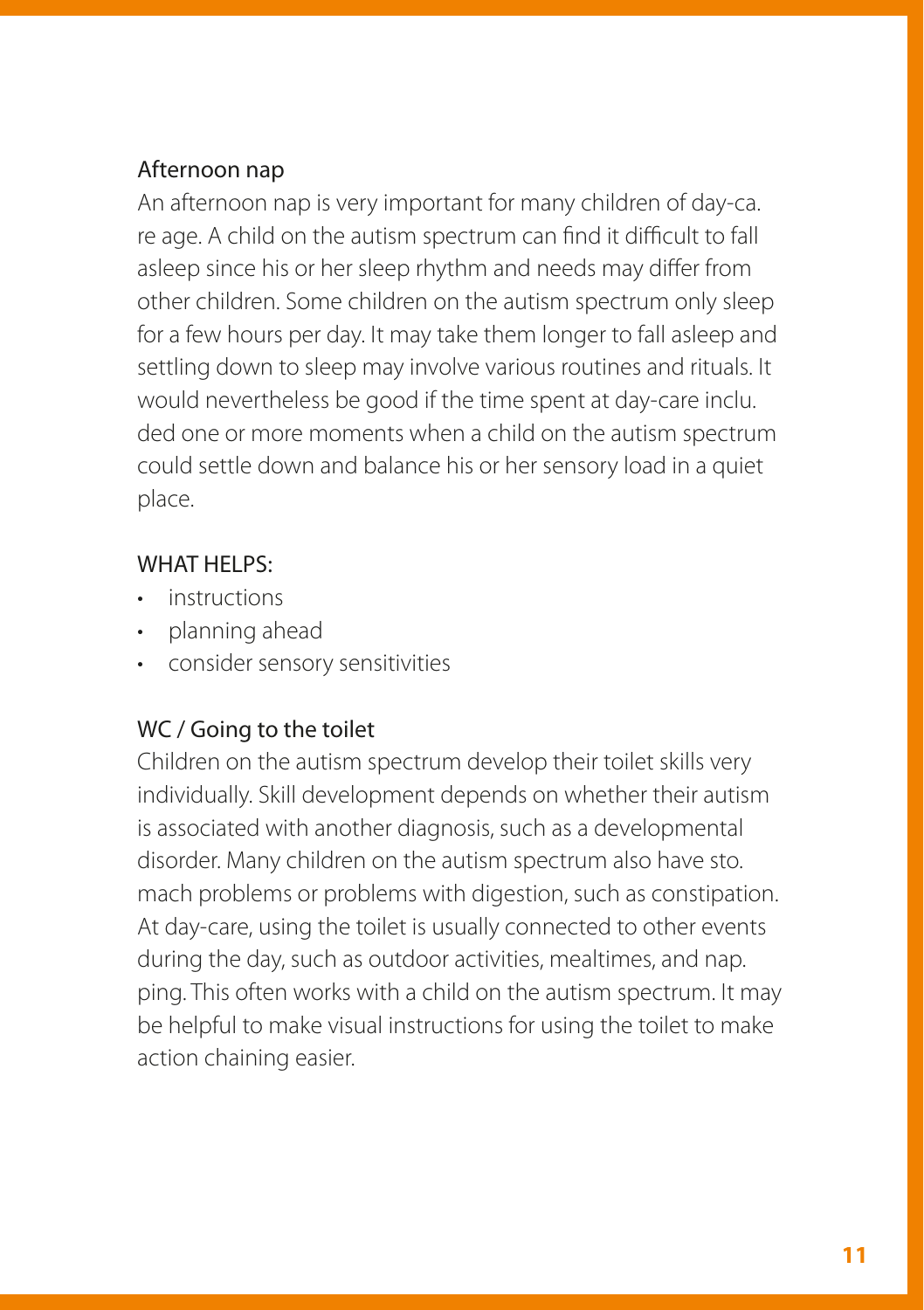- clear instructions
- help from an adult
- Consider sensory sensitivities
- support in social interaction situations, such as playing

#### Playing

A child on the autism spectrum may play and use toys differently from his or her peers. He or she may find it difficult to play imag. inary games, for example he or she may be unable to see a toy shovel as anything other than a toy shovel. He or she may enjoy playing alone with a certain toy. The child may repeat the same game every day. She or he may place items and objects in lines or rows, or focus on a certain part of a toy and spend time with it. This may relate to the autistic child's way of calming down (stim. ming).

Sometimes a child on the autism spectrum may take it upon himself or herself to control and organise other children's games and activities to suit his or her own wishes. This may result in dif. ferences of opinion between the autistic child and other children. A child on the autism spectrum needs support and guidance from adults during play. Clear and consistent rules make play and games easier. The game may go more smoothly in small groups or with just one other child. It is best not to demand too much. Small, successful play sessions with others may be more than enough. Social situations strain a child on the autism spectrum and it may be that after social situations he or she has a greater need to withdraw to quietly calm down alone.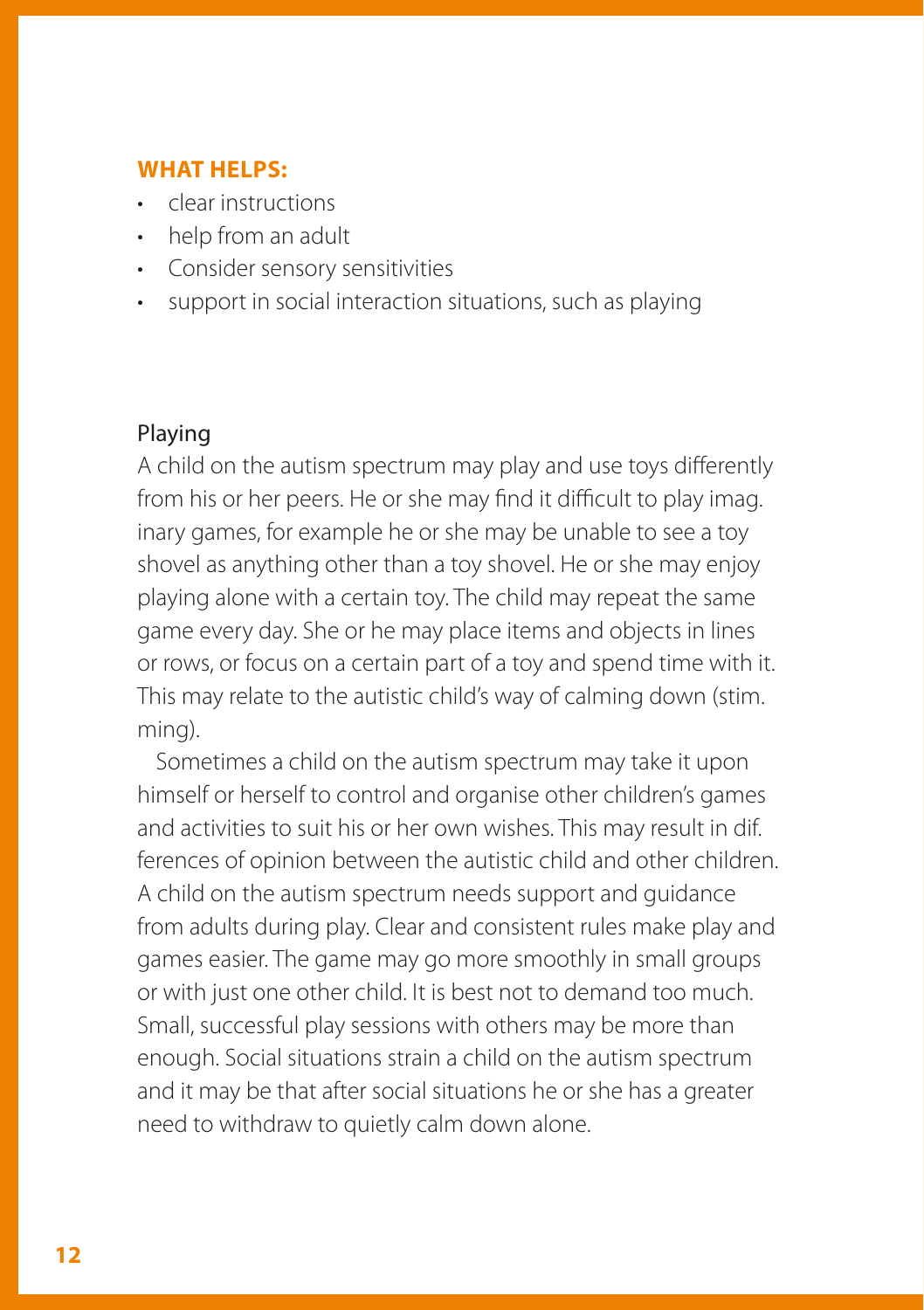- time for individual play
- rules
- help from an adult



# Spending time with others and parties

A child on the autism spectrum may have a greater need to be alone. Sometimes she or he will be able to participate in time spent with others and at other times will prefer to be left alone. It may be enough to simply watch an event from an open door. It is important for a child on the autism spectrum to be able to withdraw to his or her own space if necessary and to remove himself or herself from a situation he or she consider to be noisy, for example.

We often prepare for parties and celebrations by decorating our surroundings. This applies to Christmas and Easter in particular. These environmental changes may place a surprising amount of strain on an autistic child. It is a good idea to plan ahead for such events in good time by discussing upcoming parties using pic. tures, for example. In general it is worth preparing for parties and other events in advance by discussing them together. A child on the autistic spectrum can benefit significantly from visual instruc. tions or social stories while preparing for a party.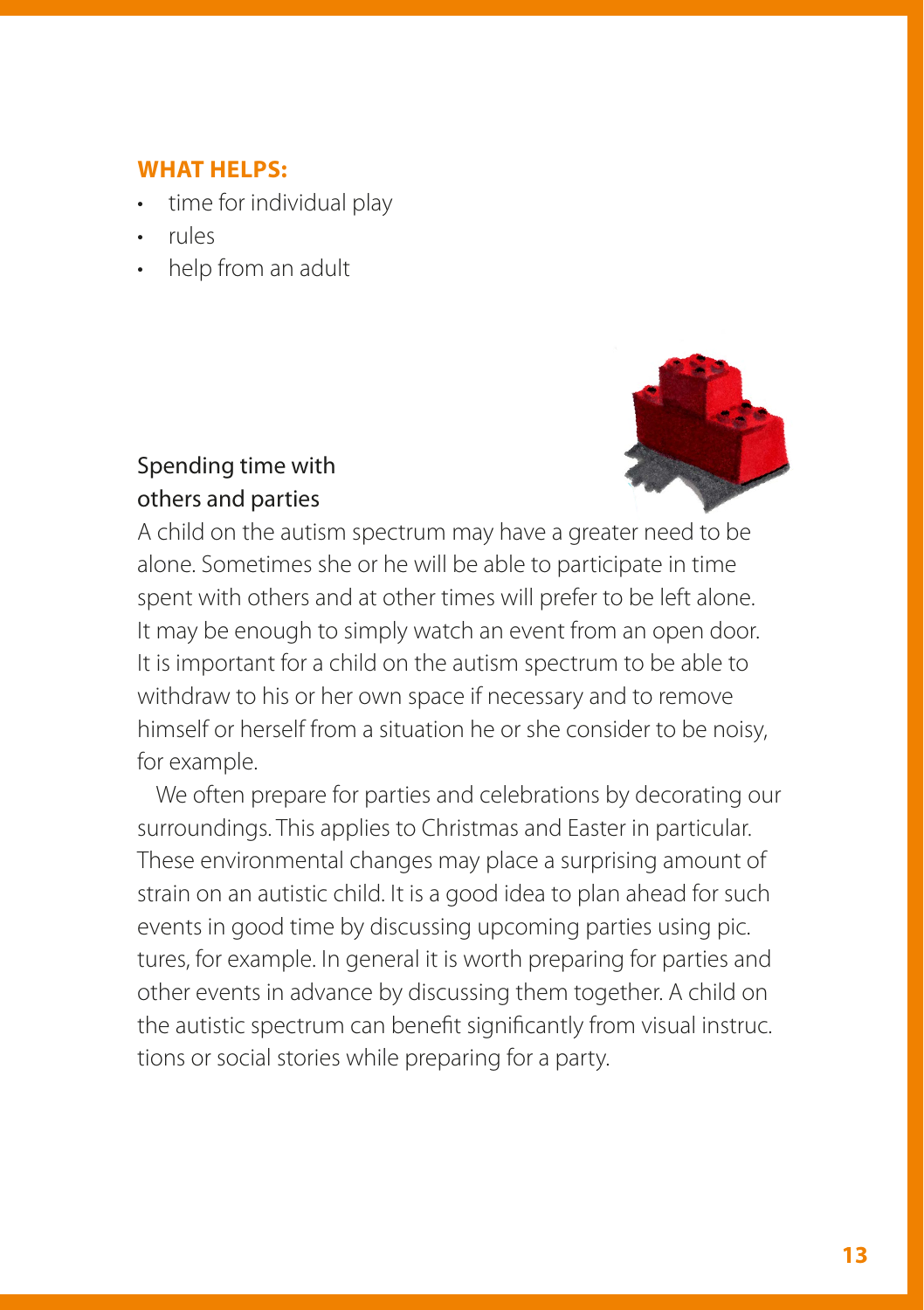- planning ahead
- instructions
- consider sensory sensitivities

#### Challenging behaviour

A child on the autism spectrum may sometimes exhibit challeng. ing behaviour. Behaviour is called challenging when it produces clear physical, emotional, financial or social harm to the person himself or herself or to the environment. There is always a reason for challenging behaviour. Challenging behaviour often relates to special sensory processing characteristics, executive function challenges, difficulties with interaction and communication, and strain caused by social situations. Various changes in the environ. ment, such as new people, or sudden changes mid-way through the day may greatly affect someone on the autism spectrum. This will cause the child's stress levels to rise. If the situation goes un- .noticed, there is a risk of reaching the so-called chaos threshold, and challenging behaviour follows.

The most effective way to reduce challenging behaviour is to prevent stressful situations in advance. It is equally important to consider the causes of the situation in which challenging behav. iour occurred and the events which led to the situation, so that the child can learn a different way to behave. The best way to prevent challenging behaviour is to consider the autistic child's needs regarding sensory processing, executive function, com. munication and interaction, and to adapt the environment and activities to make them more autism-friendly.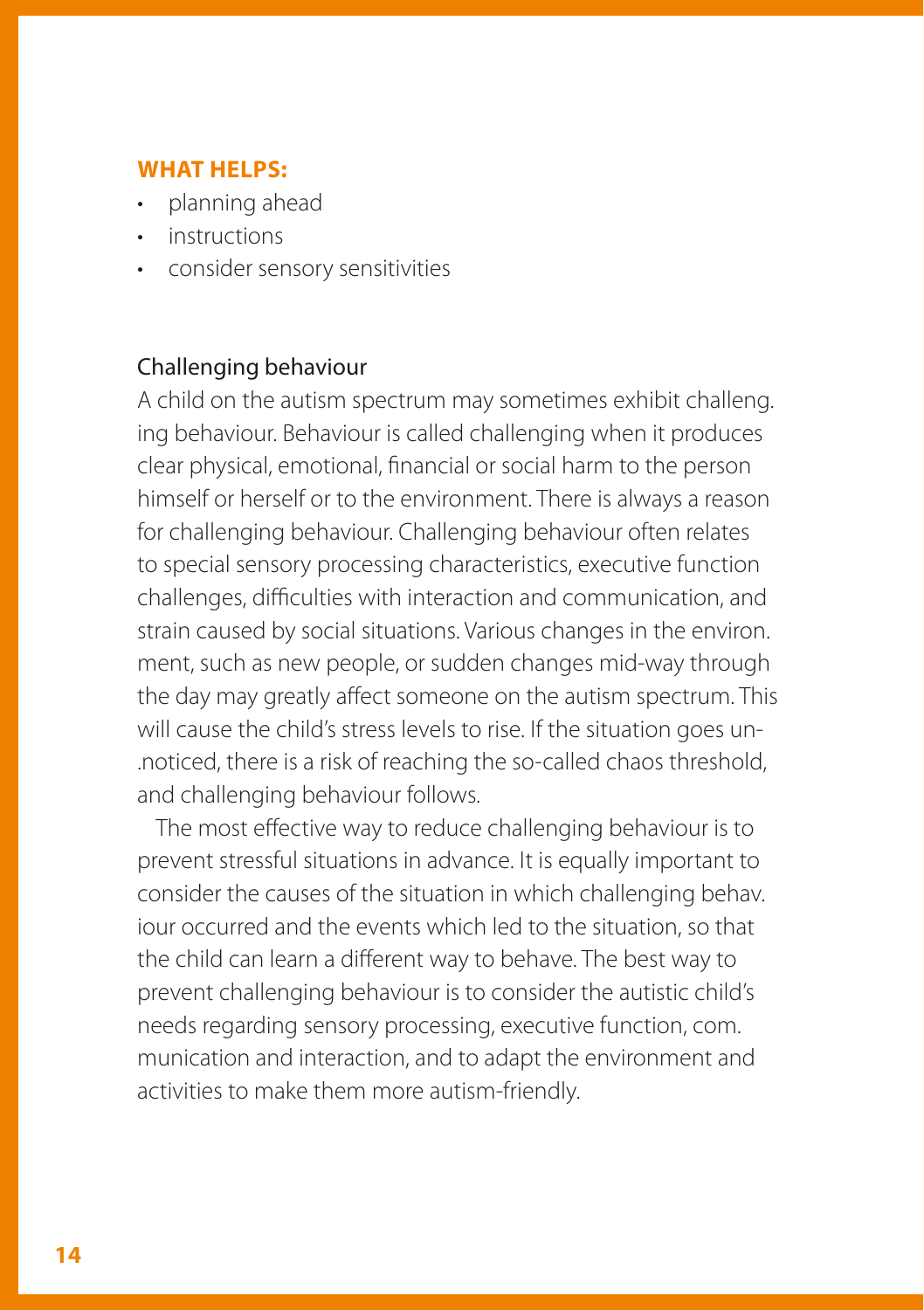- Consider sensory sensitivities
- planning ahead
- supporting communication

#### **COOPERATION**

A child on the autism spectrum has various needs relating to growth and development. He or she may need daily support relating to care, education, teaching and rehabilitation. A plan is usually made for support, and the day-care received by the child is a part of the plan. If a child has an autism spectrum disorder diagnosis, it is very likely that she or he is receiving rehabilitation, such as speech or behavioural therapy, and sometimes other forms of therapy, too. Rehabilitation appointments can vary great. ly, so the majority of rehabilitation and learning new things takes place in daily life at day-care and at home, outside of rehabilita. tion itself.

Good cooperation is open and respects the child and their family. The family's expertise is of primary importance: they probably have the best knowledge of the special characteristics of their child, and for example, what things have achieved the most progress. Cooperation between various parties (family, day-care, therapists) is important in order to remain aware of the goals of rehabilitation and to work together. This ensures the best possible support for the child.